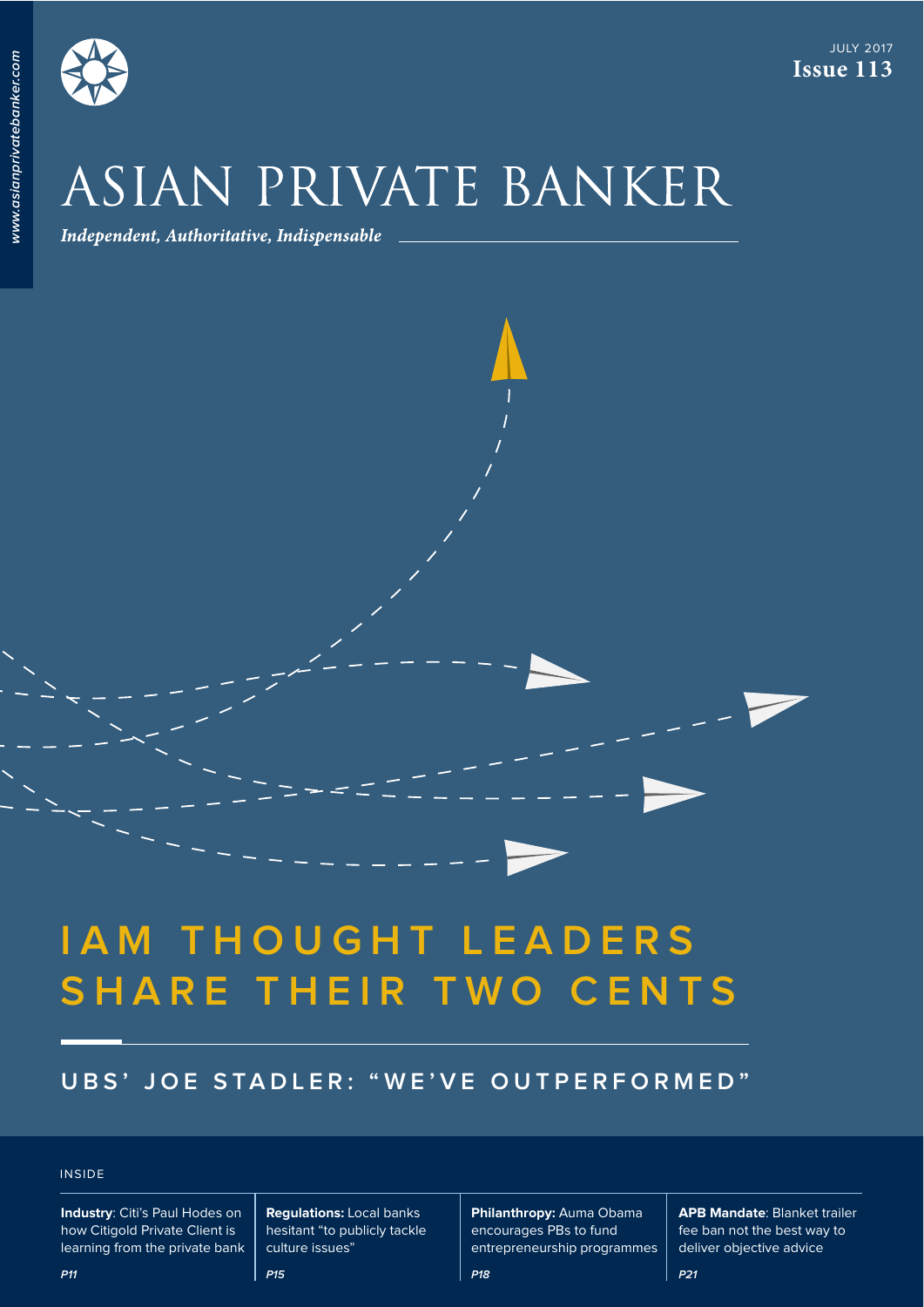## IAM thought leaders share their two cents

The challenges facing Asia's independent wealth managers, while multifarious, have done little to dent the industry's optimism. Over 80 attendees at Asian Private Banker's annual IAM and Multi-Family Offices Leaders Conversations in Hong Kong and Singapore this month were candid about those tailwinds and headwinds shaping their businesses across a number of fronts, including profitability & sustainability, talent, products, regulations and, of course, private banks' servicing. Here, we share the perspectives of three thought leaders who spoke from the sidelines of the closed-door event.



Eric Goh, head of investment strategy, ThirdRock Group



Noor Quek, founder and CEO, NQ International



Urs Brutsch, managing partner and founder, HP Wealth Management

The IAM/MFO industry in Asia is forecast to manage US\$55-60 billion in client assets by 2020, which would require a CAGR well in excess of what the PB industry is growing at. Do you think this forecast is truly useful for benchmarking the IAM/MFO industry and, more specifcally, what is the best measure of the current state of independent wealth management in Asia?

## **Noor Quek, founder and CEO of NQ International**

Not really. The IAM/MFO [industry] is still in its formative stages and PBs will still hold the fort by 2020. They are still better structured and better placed to serve the HNW segment.

**Urs Brutsch, managing partner and founder of HP Wealth Management** I think that the numbers are possible to achieve. It would indicate that the IAM sector would grow faster than the industry as a whole, which is what I expect. Whether the sector is ultimately a success story can be measured in a number of ways, i.e. AUM, number of frms; but in the end it will be down to whether frms are proftable. If they are, it will inevitably attract more senior bankers into this space.

## **Eric Goh, head of investment strategy at TirdRock Group**

AUM is a typical quantifable barometer of health and growth in the wealth management industry, along with net income and the growth associated with it. However, the IAM/MFO industry is still pretty fragmented and may require further defnition for the data collection to be meaningful.

Figures aside, there are perhaps more meaningful but intangible benchmarks such as client satisfaction, client stickiness, as well as

the quality of revenue growth – challenging though not impossible to measure.

Do you expect consolidation to pick up in the IAM space, and is this a 'good' thing? How diferent do you expect the IAM/MFO industry to look a decade from now?

**Noor Quek**

Consolidation will defnitely happen as many of the smaller IAMs/MFOs will not be able to cope with increased costs and substandard staf.

However on a consolidated basis with niche providers within the consolidated structure relating to wealth management services, I see in a decade some of the restructured IAMs/MFOs looking like existing boutique private banks serving sophisticated clients and thus ofering competition to private banks who refuse to change with the times.

#### **Urs Brutsch**

It is too early for consolidation in Asia – the sector is too young. There may be the odd merger or acquisition, but I believe that this will remain the exception.

I would expect the industry to be in great shape, with more frms, and all of them with more scale. The IAM model is a fairly expensive business model, and it requires a certain scale to be able to be proftable.

"Figures aside, there are perhaps more meaningful but intangible benchmarks such as client satisfaction, client stickiness, as well as the quality of revenue growth – challenging though not impossible to measure."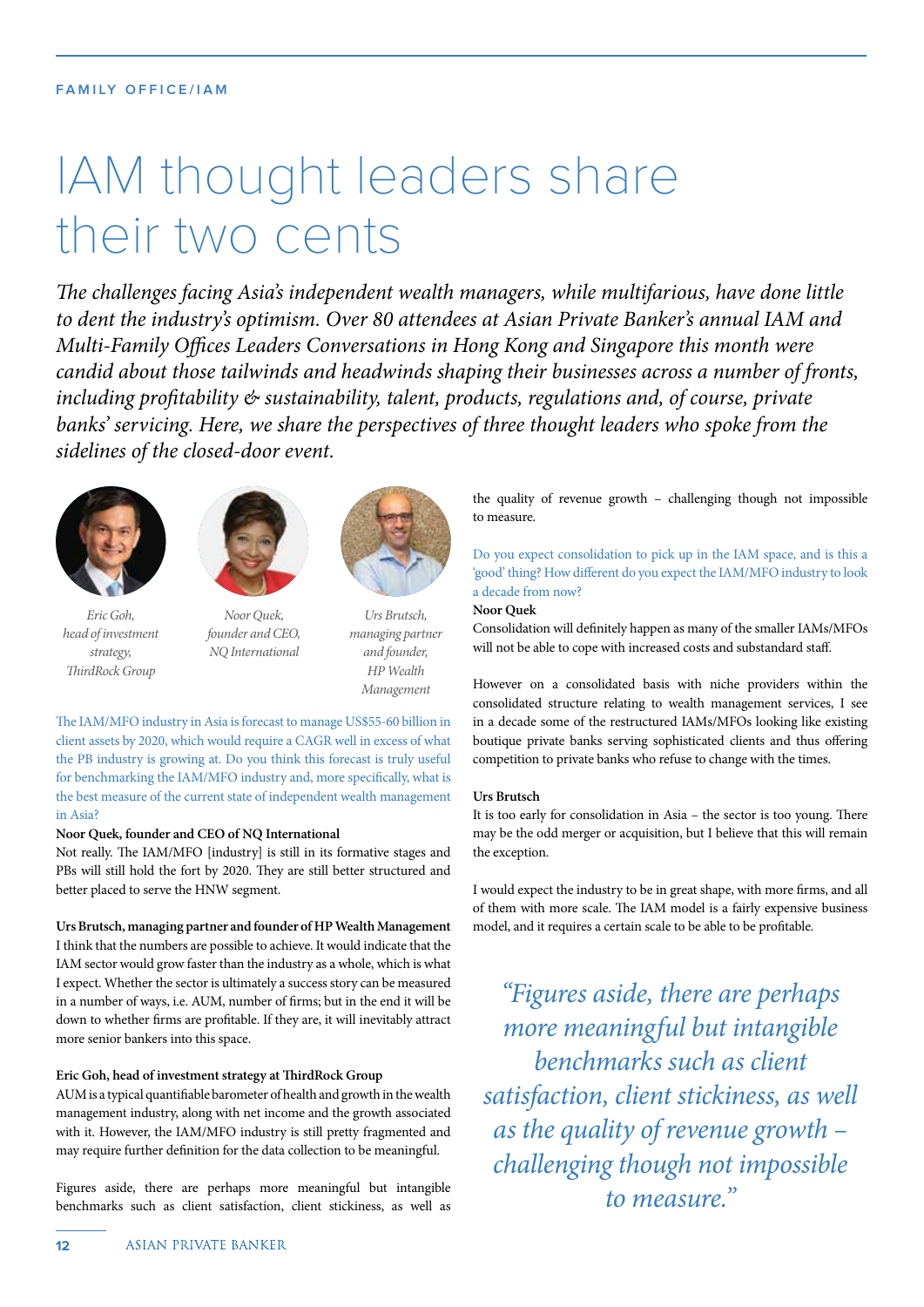#### **FAMILY OFFICE/IAM**

#### **Eric Goh**

Yes, we expect a gradual and constant consolidation to take place which can be a boon for the industry. Proftability and regulatory demands are key considerations that will drive the frms into thinking about their value propositions.

To fully unlock the value propositions of the IAM/MFO model for clients, we believe that IAMs/MFOs need to be scalable in order to be a comprehensive and holistic solutions provider that takes care of a client's entire balance sheet.

Consolidation is almost inevitable in any rapidly growing and evolving industry. With it, clients stand to gain as IAMs/MFOs constantly adapt and re-strategise to redefne their value proposition, bringing greater value and service to clients [and] further enhancing professional standards in this industry.

Driven by Asia's growing wealth and wealth maturity, as well as the value propositions of IAMs/MFOs, this will be an exciting decade of growth for independent investment managers in Asia. Currently, IAMs oversee about 5-6% of Asia's assets under management (AUM), compared with Europe's >30%. As wealth matures in Asia, coupled with strong growth in the region, we expect the number of IAMs to increase and gain a larger share of Asia's AUM.

While the IAM concept is still relatively new in this part of the world, growing awareness and understanding, among both private bankers and clients, of what IAMs can offer - open architecture, client-centric model, independence, etc. – will see this space becoming increasingly important and one of fastest growing segments of the fnancial industry.

## How has the regulatory environment contributed to the growth of your business? How could regulators and independent wealth managers work better to develop the space?

## **Noor Quek**

It has defnitely helped us in that we need not sound as if we're bringing in new rules into the system as this is now a prerequisite within the industry. Clients either fall in line or fall out. Banks which have been lax also have to fall in line.

Regulators and independent wealth managers must provide continuous training for staff at ALL levels and share best practice so practitioners have more clarity on what's necessary as there's no one-size-fts-all in this business but there IS a basic standard of due diligence required which must be followed. Client education is also critical and must be consistent.

#### **Urs Brutsch**

I don't think that the regulatory environment has anything to do with the growth. The regulations apply to all participants and there is no room for arbitrage. In Singapore, the AIAM (Association of Independent Asset Managers) has been successful in getting engaged by the MAS (Monetary Authority of Singapore) in regular sessions to exchange notes. This has without a doubt helped to make the IAM model more visible and I think it also gave the regulators a certain amount of comfort that the industry as a whole is a responsible partner.

### **Eric Goh**

The regulatory environment has been very supportive of industry

"The amount of new forms the banks invent, or regular 'repapering' exercises are largely self-inficted by the banks. I sincerely hope that at some point common sense will find its way back into the banks."

growth. As the IAM model continues to rapidly gain traction among clients, custodian banks, bankers and regulators, support from the latter as 'gatekeepers' is clearly one of, if not, the most important part of the equation. The MAS has been supportive of this industry, building a constructive working relationship through constant dialogue, giving EAMs a voice very much equal to that of banks in Singapore.

This benefits not just practitioners in the space but more importantly clients who are the ultimate benefciaries of regulations that drive best practices, culture and conduct, which in turn drives client confdence.

## What kind of progress have you seen in terms of private banks enhancing their servicing of IAMs/MFOs? What kinds of pain points need addressing here?

#### **Noor Quek**

IAMs/MFOs should never look upon themselves as being intermediaries and expect that the banks will do the bulk of the work. IAMs/MFOs also [should] not be enticed to banks which offer retrocessions - which will be phased out – in order to ensure that clients get the best-in-class solution.

Key pain points: inconsistent standards, lack of clarity of clients' matters due to lack of trust by clients. Direct client contact rather than relying on gatekeepers is essential. Industry participants must replace 'I' and 'my' with 'we' and 'us'.

#### **Urs Brutsch**

Not much progress. In fact, banks are making it increasingly difficult. The amount of new forms the banks invent, or regular 'repapering' exercises are largely self-inficted by the banks. I sincerely hope that at some point common sense will fnd its way back into the banks.

If a bank wants to considerably increase market share, it will achieve that by ofering the IAMs an automated data feed into their PM (portfolio management) system free of charge.

#### **Eric Goh**

How well a custodian fares depends on various elements – its digital tools and platform, quality of sales and execution support, product range and innovation, and fexibility in pricing models.

To better serve our clients, support from a custodian bank that fully understands our needs and has the capability to meet these demands is crucial. To their credit, private banks have been swift to set up dedicated desks to service IAMs, recognising the importance of the fast-expanding IAM industry. Regular dialogue is key.